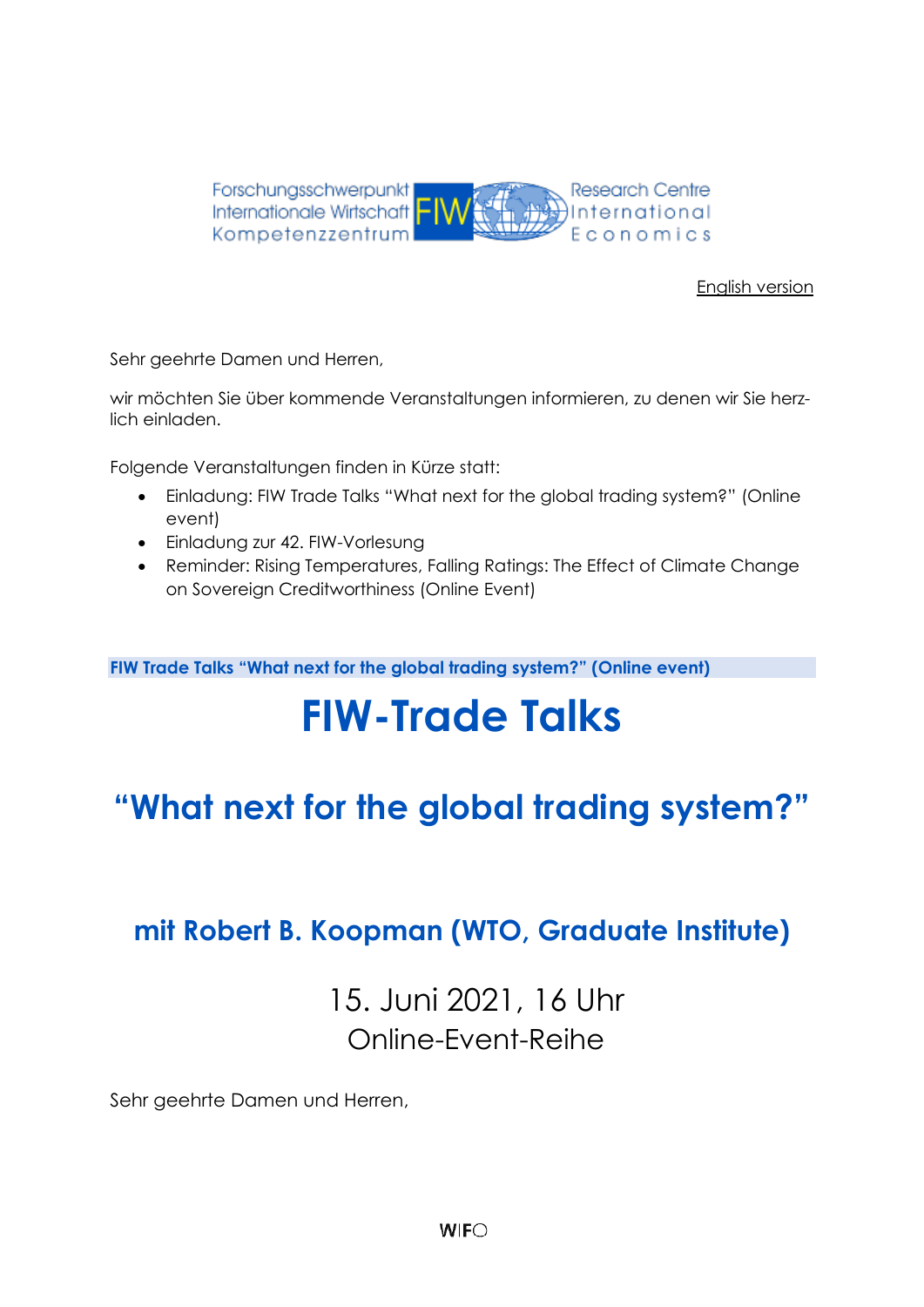das FIW freut sich, die 2. Ausgabe der FIW-Trade Talks ankündigen zu können. Univ-Prof. Dr. Harald Oberhofer spricht mit WTO-Chief Economist und Professor of Economics Robert B. Koopman zum Thema " What next for the global trading system?".

**Zeit:** 15. Juni 2021, 16:00 Uhr **Ort:** online event (Zoom) Um **Anmeldung** wird gebeten: [https://zoom.us/webinar/register/WN\\_D6IB-0uXTlG\\_3UcJXkb8ag](https://zoom.us/webinar/register/WN_D6IB-0uXTlG_3UcJXkb8ag) **Sprache:** Englisch

FIW-Trade Talks ist eine Veranstaltungsreihe des Kompetenzzentrums Forschungsschwerpunkt Internationale Wirtschaft (FIW). Internationale WirtschaftsforscherInnen oder hochrangige Policy-Maker werden zu aktuellen Themen der internationalen Wirtschaft und Wirtschaftspolitik interviewt.

**Einladung zur 42. FIW-Vorlesung "WTO 2.0: Rück- und Ausblick auf das multilaterale Welthandelssystem"**

Das Bundesministerium für Digitalisierung und Wirtschaftsstandort und das FIW laden ein zum

**Webinar 42. FIW-Vorlesung**

**"WTO 2.0: Rück- und Ausblick auf das multilaterale Welthandelssystem"** 

MMag. Dr.iur. Ralph Janik (Universität WIen)

**Begrüßung: Dr. Manfred Schekulin (BMDW) Koreferat: Mag. Barbara Tasch-Ronner Diskussionsleitung: Dr. Manfred Schekulin (BMDW)**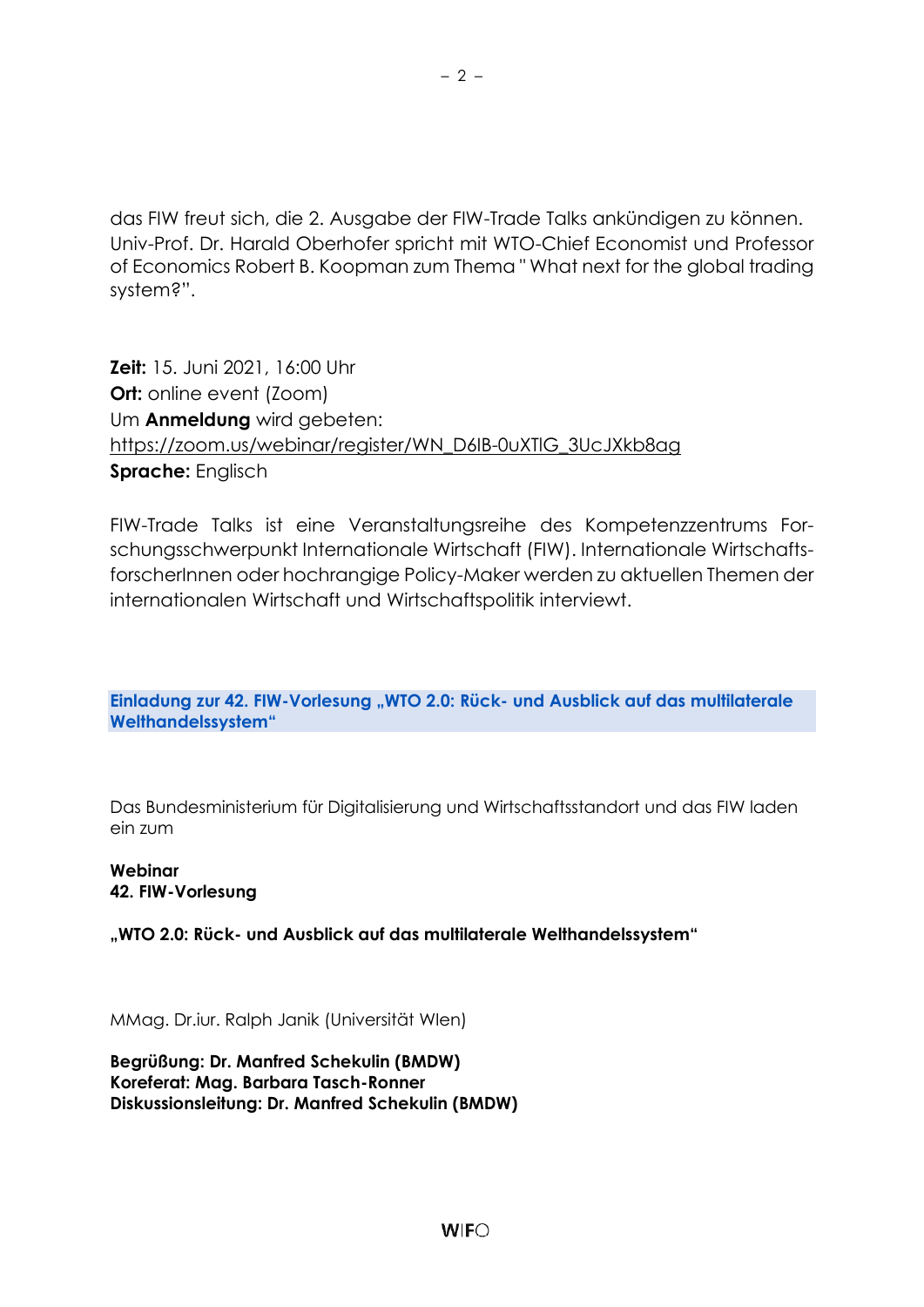**Literatur:** FIW-Policy Brief Nr. 51 (Juni 2021, forthcoming)

#### **Mittwoch, 28. Juni 2021, 9:15 h bis 10:30 h**

FIW-Vorlesungen ist eine Veranstaltungsreihe, bei der politikrelevante aktuelle Forschungsergebnisse aus dem Bereich internationale Wirtschaft praxisnah präsentiert und diskutiert werden.

Anmeldung erforderlich unter:<https://my.demio.com/ref/0DaKvwLdPTGP5PBs> Den Teilnahmelink erhalten Sie unmittelbar nach der Anmeldung.

Technische Voraussetzungen: Dieses Webinar sollte in allen aktuellen und gängigen Browsern und auf allen gängigen Plattformen (inklusive Tablets und Smartphones) funktionieren. Bitte vermeiden Sie den Internet Explorer, da dieser veraltet ist und seit einiger Zeit nicht mehr weiterentwickelt wird. Wir empfehlen die aktuellsten Versionen von Firefox, Chrome, Edge oder Safari. Wenn Sie Probleme mit einem dieser Browser haben, versuchen Sie es bitte mit einem anderen.

**Reminder: Einladung zum Seminar in International Economics: Rising Temperatures, Falling Ratings: The Effect of Climate Change on Sovereign Creditworthiness (Online event)**

#### **Rising Temperatures, Falling Ratings: The Effect of Climate Change on Sovereign Creditworthiness (Online event)**

| Vortragender:                                                | Matt Burke, Bennett Institute for Public Policy and University of<br>East Anglia                  |
|--------------------------------------------------------------|---------------------------------------------------------------------------------------------------|
| Zeit:                                                        | Donnerstag, 10. Juni 2021, 15:00 Uhr                                                              |
|                                                              | Registrierungslink: https://wiiw.ac.at/rising-temperatures-falling-ratings-the-effect-of-climate- |
| change-on-sovereign-creditworthiness-online-event-e-518.html |                                                                                                   |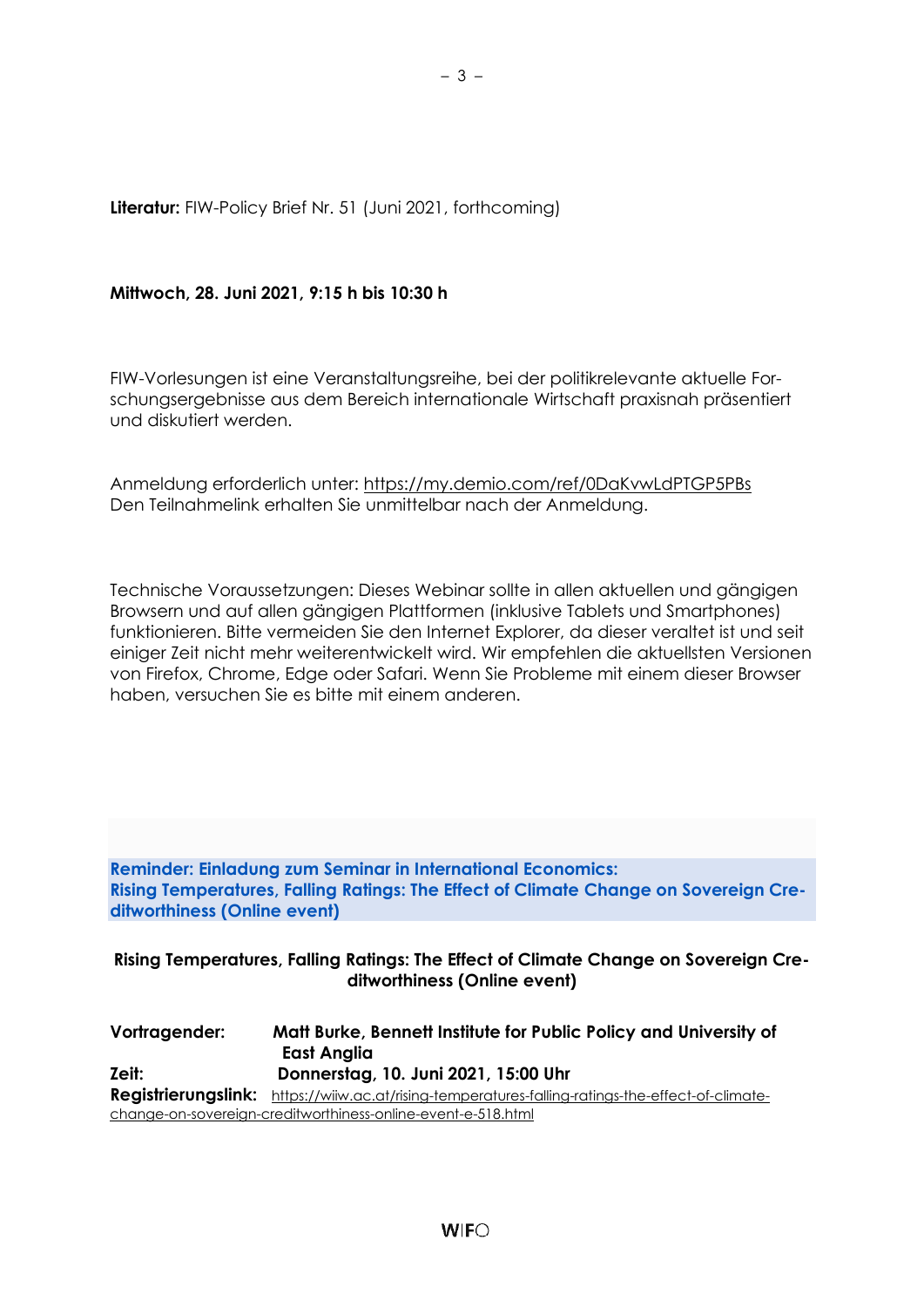Dies ist eine Online-Veranstaltung über Zoom. Bitte registrieren Sie sich für den Einwahllink. Dieser wird Ihnen kurz vor der Veranstaltung zugesandt. **Sprache:** Englisch

#### **Description:**

The presentation is based on a *[paper](https://ideas.repec.org/p/cam/camdae/2127.html)* co-authored with Klusak, P., Agarwala, M., Kraemer, M. and Mohaddes, K.

Enthusiasm for 'greening the financial system' is welcome, but a fundamental challenge remains: financial decision makers lack the necessary information. It is not enough to know that climate change is bad. Markets need credible, digestible information on how climate change translates into material risks. To bridge the gap between climate science and real-world financial indicators, we simulate the effect of climate change on sovereign credit ratings for 108 countries, creating the world's first climate-adjusted sovereign credit rating. Under various warming scenarios, we find evidence of climate-induced sovereign downgrades as early as 2030, increasing in intensity and across more countries over the century. We find strong evidence that stringent climate policy consistent with limiting warming to below 2oC, honouring the Paris Climate Agreement, and following RCP 2.6 could nearly eliminate the effect of climate change on ratings. In contrast, under higher emissions scenarios (i.e., RCP 8.5), 63 sovereigns experience climate-induced downgrades by 2030, with an average reduction of 1.02 notches, rising to 80 sovereigns facing an average downgrade of 2.48 notches by 2100. We calculate the effect of climate-induced sovereign downgrades on the cost of corporate and sovereign debt. Across the sample, climate change could increase the annual interest payments on sovereign debt by US\$ 22-33 billion under RCP 2.6, rising to US\$ 137-205 billion under RCP 8.5. The additional cost to corporates is US\$ 7.2-12.6 billion under RCP 2.6, and US\$ 35.8-62.6 billion under RCP 8.5.

Wir freuen uns über Ihre Teilnahme an den Veranstaltungen.

Mit freundlichen Grüßen Alexander Hudetz und Birgit Buschbom

\_\_\_\_\_\_\_\_\_\_\_\_\_\_\_\_\_\_\_\_\_\_\_\_\_\_\_\_\_\_\_\_\_\_

#### FIW-Projektbüro

Es entspricht nicht unserer Philosophie Ihnen unerwünschte E-Mails zukommen zu lassen. Falls Sie keine weiteren E-Mails vom FIW erhalten möchten, schreiben Sie bitte an das [Projektbüro](mailto:fiw-pb@fiw.at) mit dem Betreff "Abmelden".

*Der Forschungsschwerpunkt Internationale Wirtschaft (FIW) [\(https://www.fiw.ac.at/\)](https://www.fiw.ac.at/) ist eine Kooperation zwischen der Wirtschaftsuniversität Wien (WU), der Universität Wien, der Johannes Kepler Universität Linz*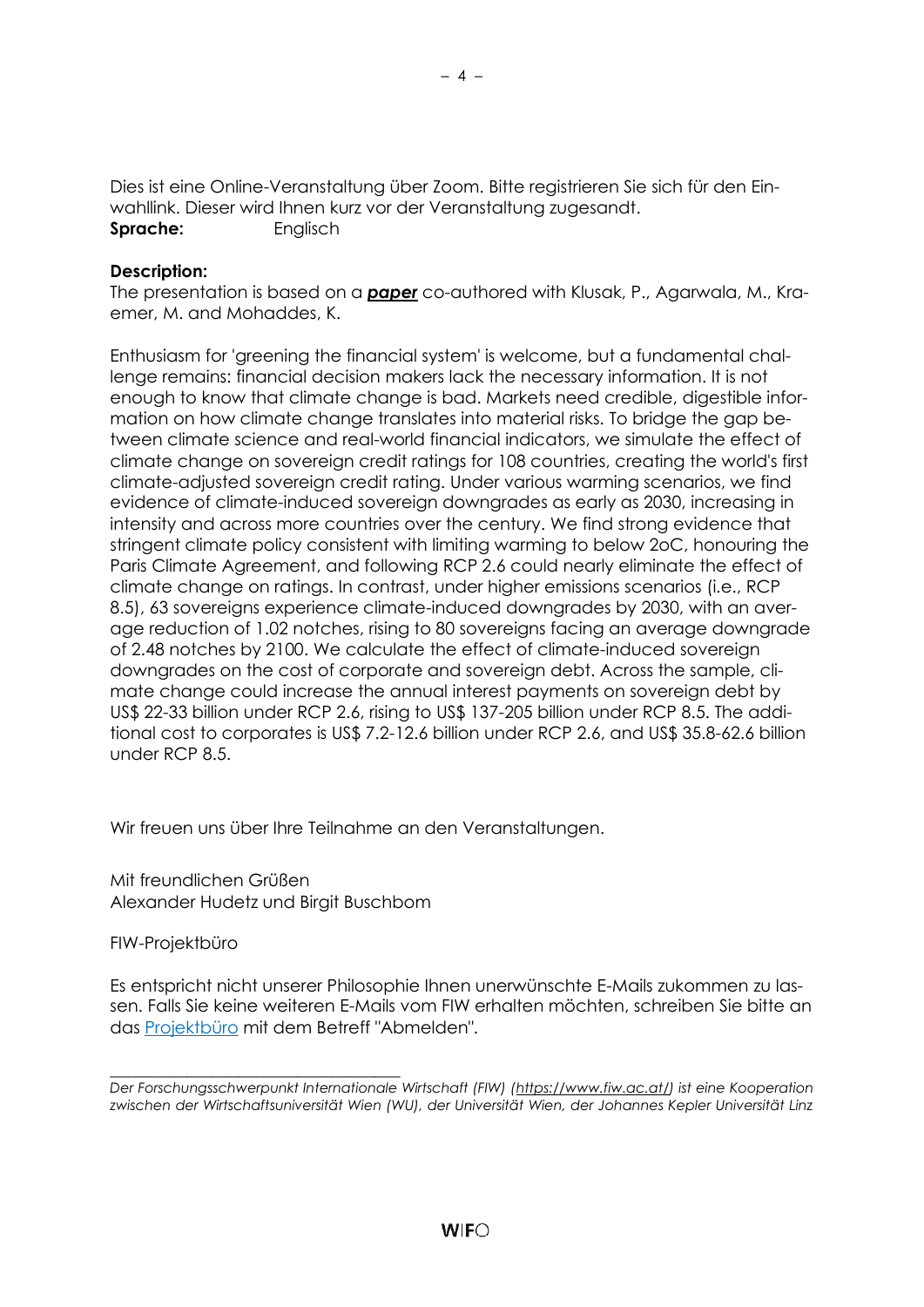*und der Universität Innsbruck, WIFO, wiiw und WSR. FIW wird von den Bundesministerien BMBFW und BMDW finanziert.*

<span id="page-4-0"></span>Dear Sir or Madam,

Today we would like to inform you about upcoming events to which we cordially invite you.

The following events will take place soon:

- Invitation: FIW-Trade Talks "What next for the global trading system"
- Invitation: 42nd FIW-Lecture: "WTO 2.0: Review and Outlook on the Multilateral World Trade System"
- Reminder: Rising Temperatures, Falling Ratings: The Effect of Climate Change on Sovereign Creditworthiness (Online Event)

**Invitation: FIW-Trade Talks "What next for the global trading system"**

### **Invitation**

# **FIW-Trade Talks**

## **"What next for the global trading system"**

### **with Robert B. Koopman (WTO, Graduate Institute)**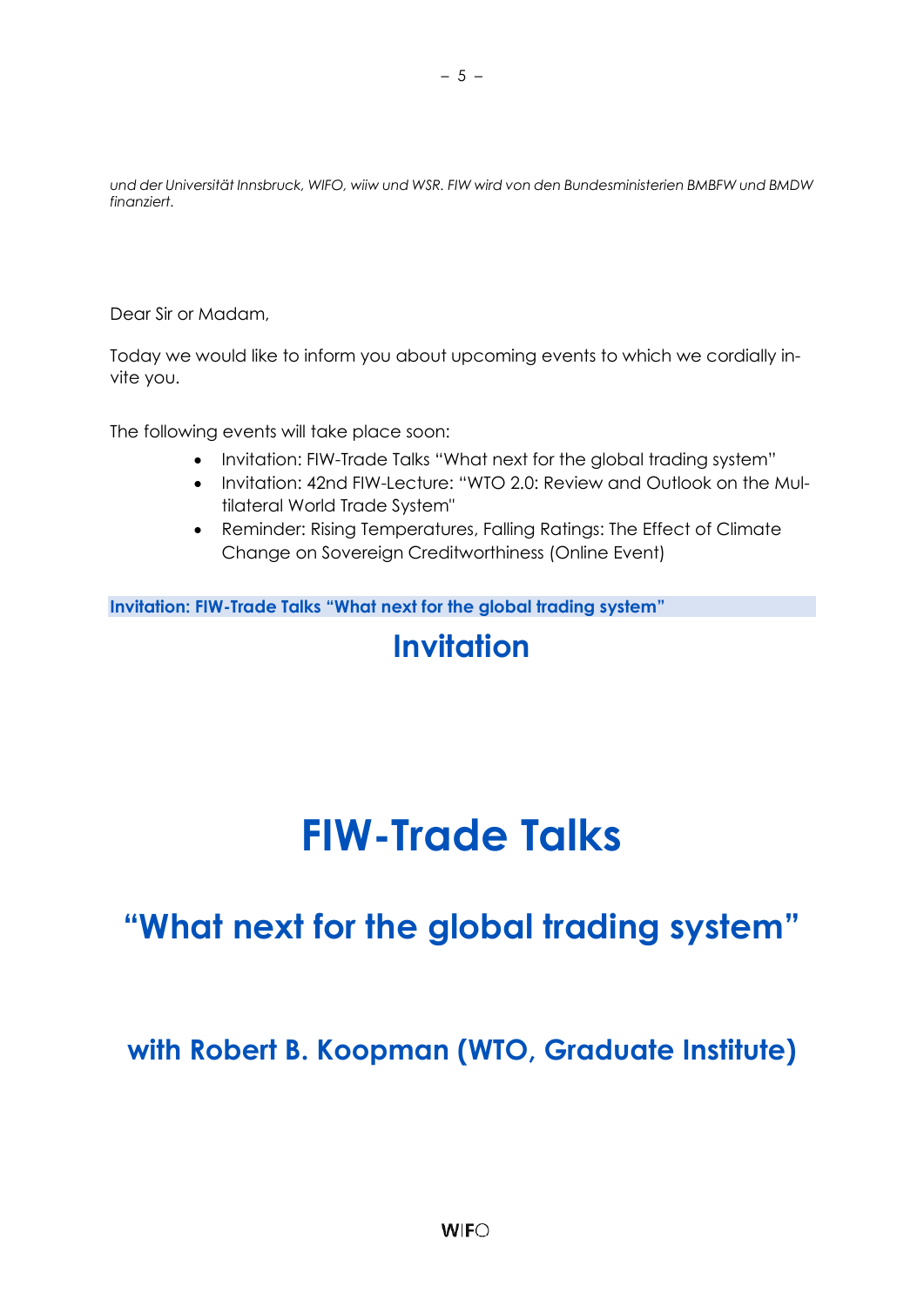### June 15, 2021, 4:00 p.m. Online-Event-Series

– 6 –

Dear Ladies and Gentlemen,

FIW is pleased to announce the 2nd edition of FIW-Trade Talks. Univ-Prof. Dr. Harald Oberhofer will talk with WTO-Chief Economist and Professor of Economics Robert B. Koopman on the topic " What next for the global trading system".

**Time:** June 15, 2021, 4:00 p.m. **Location:** online event (Zoom) **Registration** is requested: [https://zoom.us/webinar/register/WN\\_D6IB-0uXTlG\\_3UcJXkb8ag](https://zoom.us/webinar/register/WN_D6IB-0uXTlG_3UcJXkb8ag) **Language:** English

FIW Trade Talks is a series of events organized by the Research Centre International Economics (FIW). International economic researchers or high-level policy makers are interviewed on current topics in international economics and economic policy.

**Invitation: 42nd FIW-Lecture: "WTO 2.0: Review and Outlook on the Multilateral World Trade System"**

The Federal Ministry for Digital and Economic Affairs and FIW invite you to the

**Webinar**

**42nd FIW Lecture.**

**"WTO 2.0: Review and Outlook on the Multilateral World Trade System"**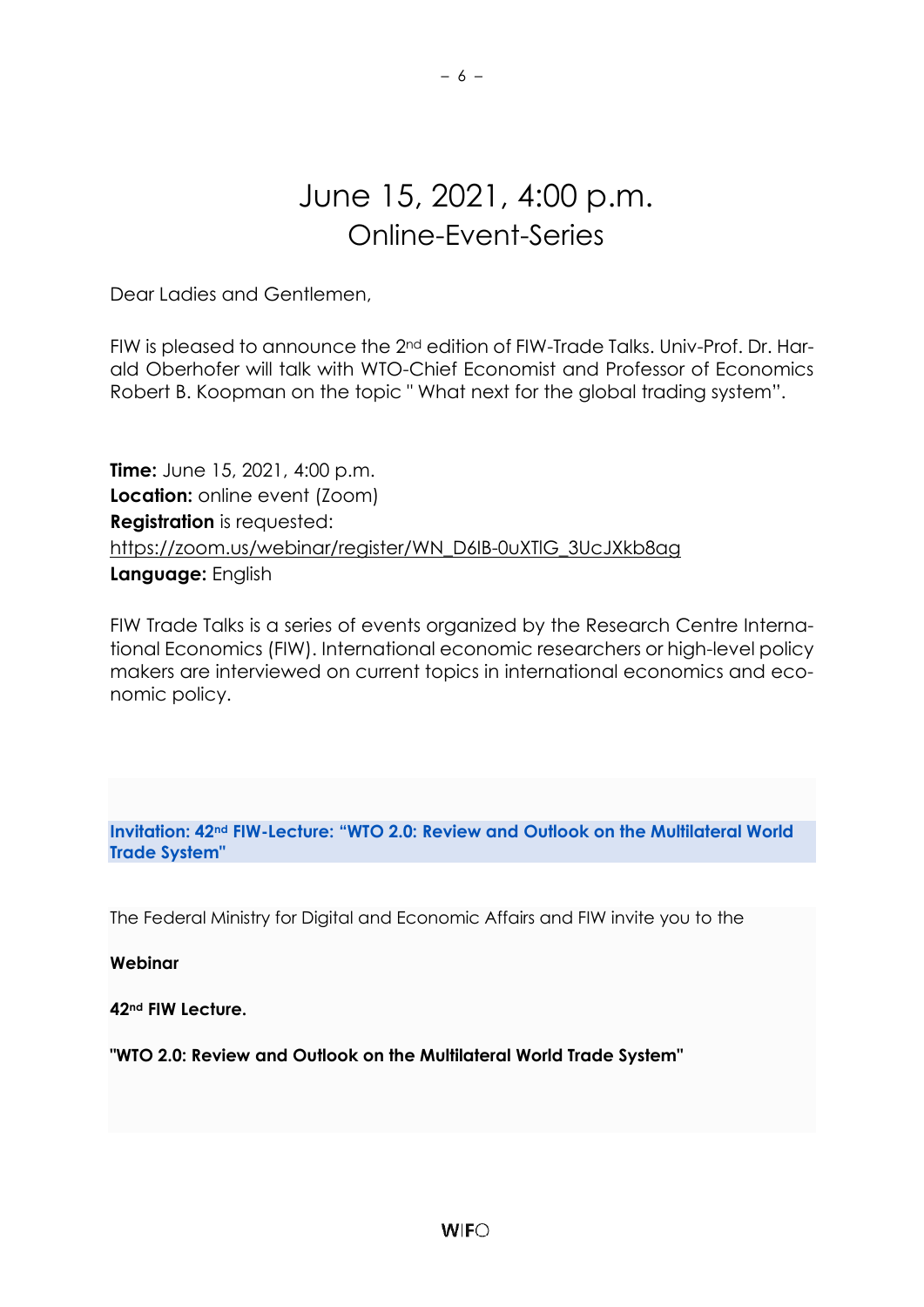**MMag. Dr.iur. Ralph Janik (University of Vienna)**

**Wednesday, June 28, 2021, 9:15 h to 10:30 h** 

**Welcome address:** Dr. Manfred Schekulin (BMDW)

**Co-presentation:** Mag. Barbara Tasch-Ronner

**Chair of the discussion:** Dr. Manfred Schekulin (BMDW)

**Literature:** FIW Policy Brief No. 51 (June 2021, forthcoming)

(Lecture in German Language)

FIW Lectures is a series of events where policy-relevant current research findings in the field of international economics are presented and discussed in a practical way.

– 7 –

Registration required at:<https://my.demio.com/ref/0DaKvwLdPTGP5PBs>

You will receive the participation link immediately after registration.

Technical Requirements: This webinar should work in all current and popular browsers and on all popular platforms (including tablets and smartphones). Please avoid Internet Explorer as it is outdated and has not been developed for some time. We recommend using the latest versions of Firefox, Chrome, Edge or Safari. If you have problems with one of these browsers, please try another.

**Reminder: Invitation to Seminar in International Economics: Rising Temperatures, Falling Ratings: The Effect of Climate Change on Sovereign Creditworthiness (Online event)**

#### **Rising Temperatures, Falling Ratings: The Effect of Climate Change on Sovereign Creditworthiness (Online event)**

 $W$ <sub>IF</sub> $\bigcirc$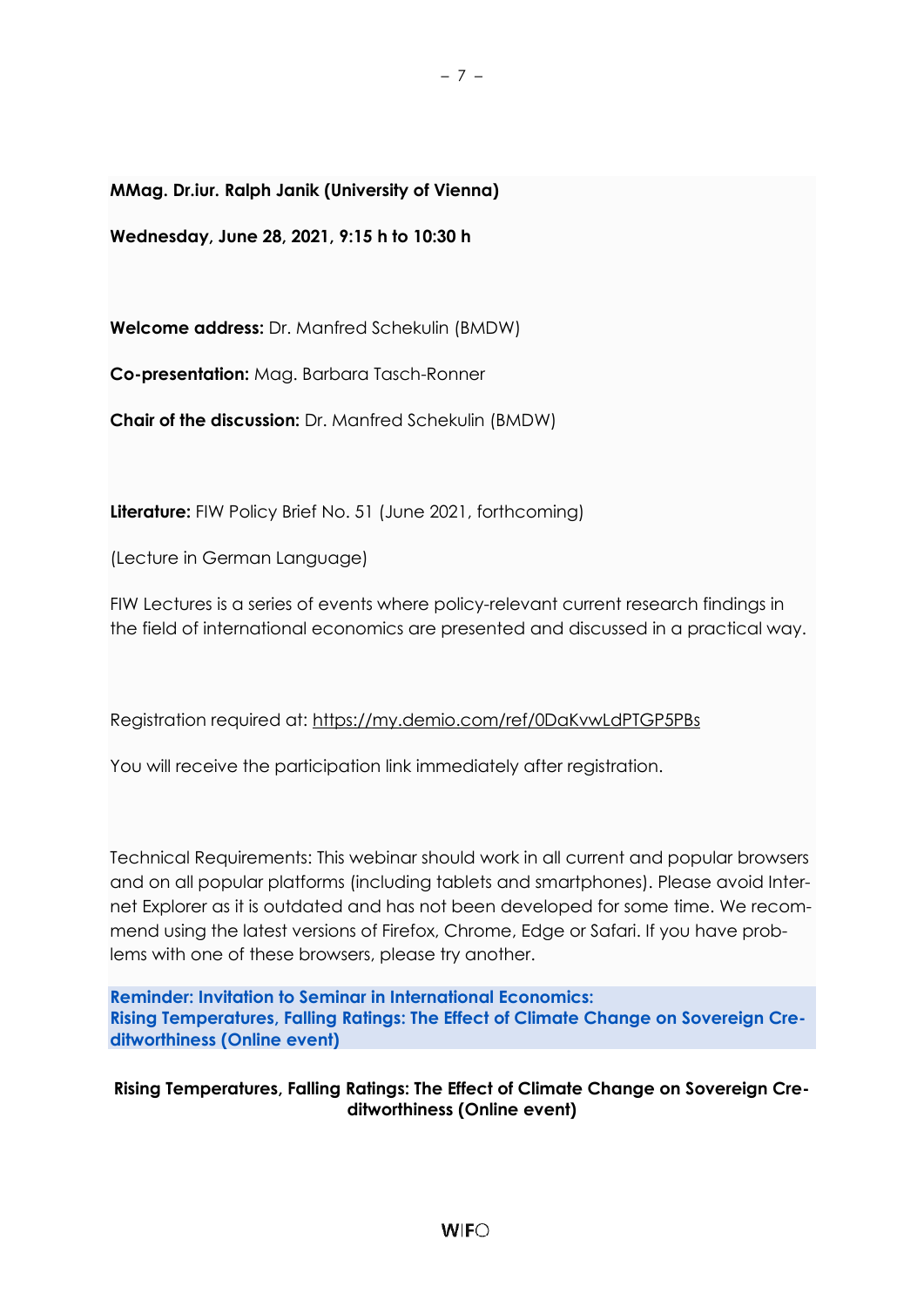| Speaker:                  | Matt Burke, Bennett Institute for Public Policy and University of                                 |
|---------------------------|---------------------------------------------------------------------------------------------------|
|                           | <b>East Anglia</b>                                                                                |
| Time:                     | June 10, 2021, 3 p.m.                                                                             |
|                           | Registrierungslink: https://wiiw.ac.at/rising-temperatures-falling-ratings-the-effect-of-climate- |
|                           | change-on-sovereign-creditworthiness-online-event-e-518.html                                      |
|                           | This is an online event via Zoom. Please register for the dial-in link. The link will be sent     |
| shortly before the event. |                                                                                                   |
| Language:                 | English                                                                                           |

#### **Description:**

The presentation is based on a *[paper](https://ideas.repec.org/p/cam/camdae/2127.html)* co-authored with Klusak, P., Agarwala, M., Kraemer, M. and Mohaddes, K.

Enthusiasm for 'greening the financial system' is welcome, but a fundamental challenge remains: financial decision makers lack the necessary information. It is not enough to know that climate change is bad. Markets need credible, digestible information on how climate change translates into material risks. To bridge the gap between climate science and real-world financial indicators, we simulate the effect of climate change on sovereign credit ratings for 108 countries, creating the world's first climate-adjusted sovereign credit rating. Under various warming scenarios, we find evidence of climate-induced sovereign downgrades as early as 2030, increasing in intensity and across more countries over the century. We find strong evidence that stringent climate policy consistent with limiting warming to below 2oC, honouring the Paris Climate Agreement, and following RCP 2.6 could nearly eliminate the effect of climate change on ratings. In contrast, under higher emissions scenarios (i.e., RCP 8.5), 63 sovereigns experience climate-induced downgrades by 2030, with an average reduction of 1.02 notches, rising to 80 sovereigns facing an average downgrade of 2.48 notches by 2100. We calculate the effect of climate-induced sovereign downgrades on the cost of corporate and sovereign debt. Across the sample, climate change could increase the annual interest payments on sovereign debt by US\$ 22-33 billion under RCP 2.6, rising to US\$ 137-205 billion under RCP 8.5.

We are looking forward to your participation in the events.

Kind regards